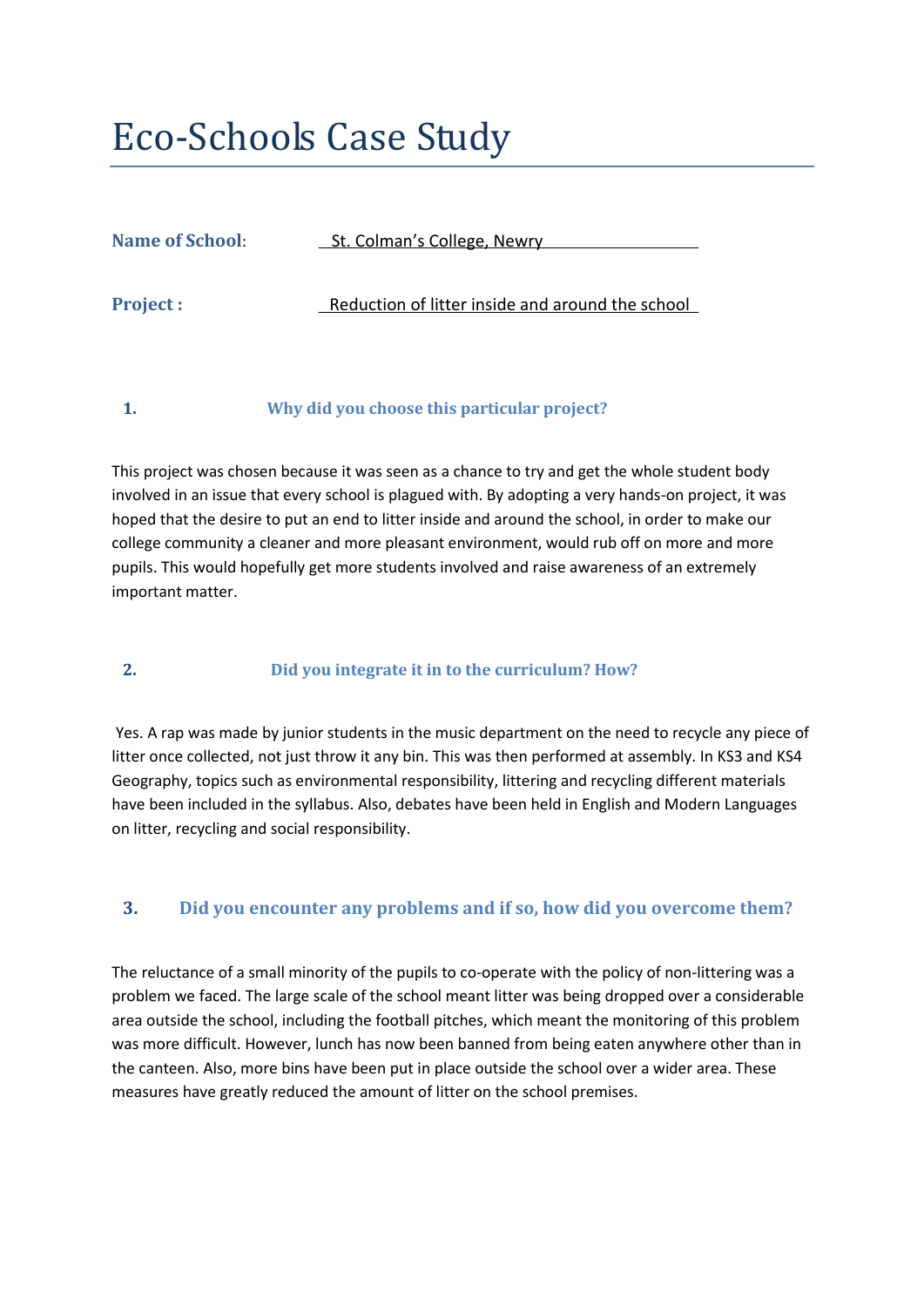# **4. How did you encourage pupil participation? How did they have ownership of the project?**

Pupil participation has been encouraged by the ability of students from all year groups to join our Eco-Committee to have the chance to be involved. They are also encouraged by the fact that participation in such matters is seen as showing leadership and responsibility in the school which contributes enormously when the students start to apply for a leadership role which is highly sought after by universities. The pupils have ownership of the project as their names are published on the Eco-Schools notice board alongside the name of their designated area of the school where they pickup litter. Pictures are also published in local papers with the pupils to highlight to the wider community of their dedicated work within the school.

#### **5. How did the pupils/whole school benefit from this project?**

The pupils have benefited from this project as they have gained valuable leadership skills on how to act on an issue that is important to them. They have made new friends by working and co-operating together by setting out a course of action as to how they can tackle a ever-growing problem competently and coherently. Subsequently, they grow in confidence once they see their hard-work flourishing and the positive results from their participation as the amount of litter is reduced. This demonstrates their ability to achieve a level of social responsibility. The whole school has benefited as it has helped us to focus on what we can do through setting targets and taking the steps to achieve them. It has given our students the incentive to get involved and play their part. Many students have been actively involved with a senior teacher who has taken on to lead this work. The amount of litter is negligible at the moment, meaning our pupils are working in a clean and tidy environment, which they are benefiting academically from.

## **6. Did you receive any support from parents, staff or outside agencies? Did you have to source any funding?**

For this particular project, all the support came from within the school. This project would not have been able to gain momentum without dedicated, buoyant and extremely resilient attitude of Mrs. Teresa Mohamed, the pupils and without a doubt the grounds men: Paul McArdle and Peter Kennedy. With thanks to the bursar, we were permitted to install new bins throughout the outside of the school, which have proved to be a huge advantage with the dramatic decrease in the amount of litter dropped. It was not possible to involve the outside school community in this project due to the fact that parents have other commitments such as work. However, the issue was explored.